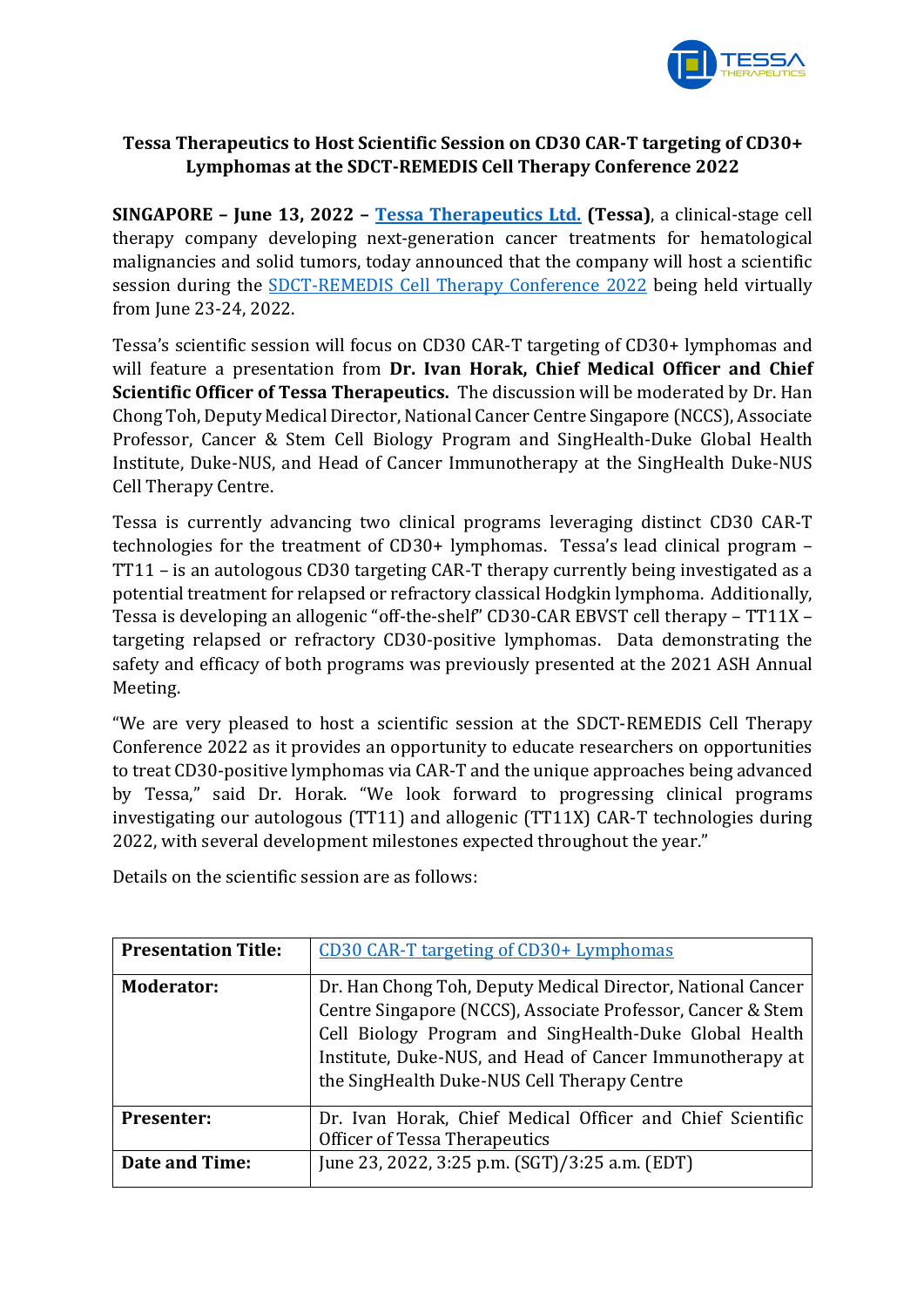

#### **About Tessa Therapeutics**

Tessa Therapeutics is a clinical-stage biotechnology company developing nextgeneration cell therapies for the treatment of hematological cancers and solid tumors. Tessa's lead clinical asset, TT11, is an autologous CD30-CAR-T therapy currently being investigated as a potential treatment for relapsed or refractory classical Hodgkin lymphoma (Phase 2). TT11 has been granted RMAT designation by the FDA and PRIME designation by European Medicine Agency. Tessa is also advancing an allogeneic "off-the shelf" cell therapy platform targeting a broad range of cancers in which Epstein Barr Virus Specific T Cells (EBVSTs) are augmented with CD30-CAR. A therapy using this platform is currently the subject of a Phase 1 clinical trial in CD30-positive lymphomas. Tessa has its global headquarters in Singapore, where the company has built a state of the art, commercial cell therapy manufacturing facility. For more information on Tessa, visit www.tessacell.com.

#### **Cautionary Note on Forward Looking Statements**

This press release contains forward-looking statements (within the meaning of the Private Securities Litigation Reform Act of 1995, to the fullest extent applicable) including, without limitation, with respect to various regulatory filings or clinical study developments of the Company. You can identify these statements by the fact that they use words such as "anticipate," "estimate", "expect", "project", "intend", "plan", "believe", "target", "may", "assume" or similar expressions. Any forward-looking statements in this press release are based on management's current expectations and beliefs and are subject to a number of risks, uncertainties and important factors that may cause actual events or results to differ materially from those expressed or implied by any forwardlooking statements contained in this press release, including, without limitation, those related to the Company's financial results, the ability to raise capital, dependence on strategic partnerships and licensees, the applicability of patents and proprietary technology, the timing for completion of the clinical trials of its product candidates, whether and when, if at all, the Company's product candidates will receive marketing approval, and competition from other biopharmaceutical companies. The Company cautions you not to place undue reliance on any forward-looking statements, which speak only as of the date they are made, and disclaims any obligation to publicly update or revise any such statements to reflect any change in expectations or in events, conditions or circumstances on which any such statements may be based, or that may affect the likelihood that actual results will differ from those set forth in the forward-looking statements. Any forward-looking statements contained in this press release represent the Company's views only as of the date hereof and should not be relied upon as representing its views as of any subsequent date. The Company's products are expressly for investigational use pursuant to a relevant investigational device exemption granted by the U.S. Food & Drug Administration, or equivalent competent body.